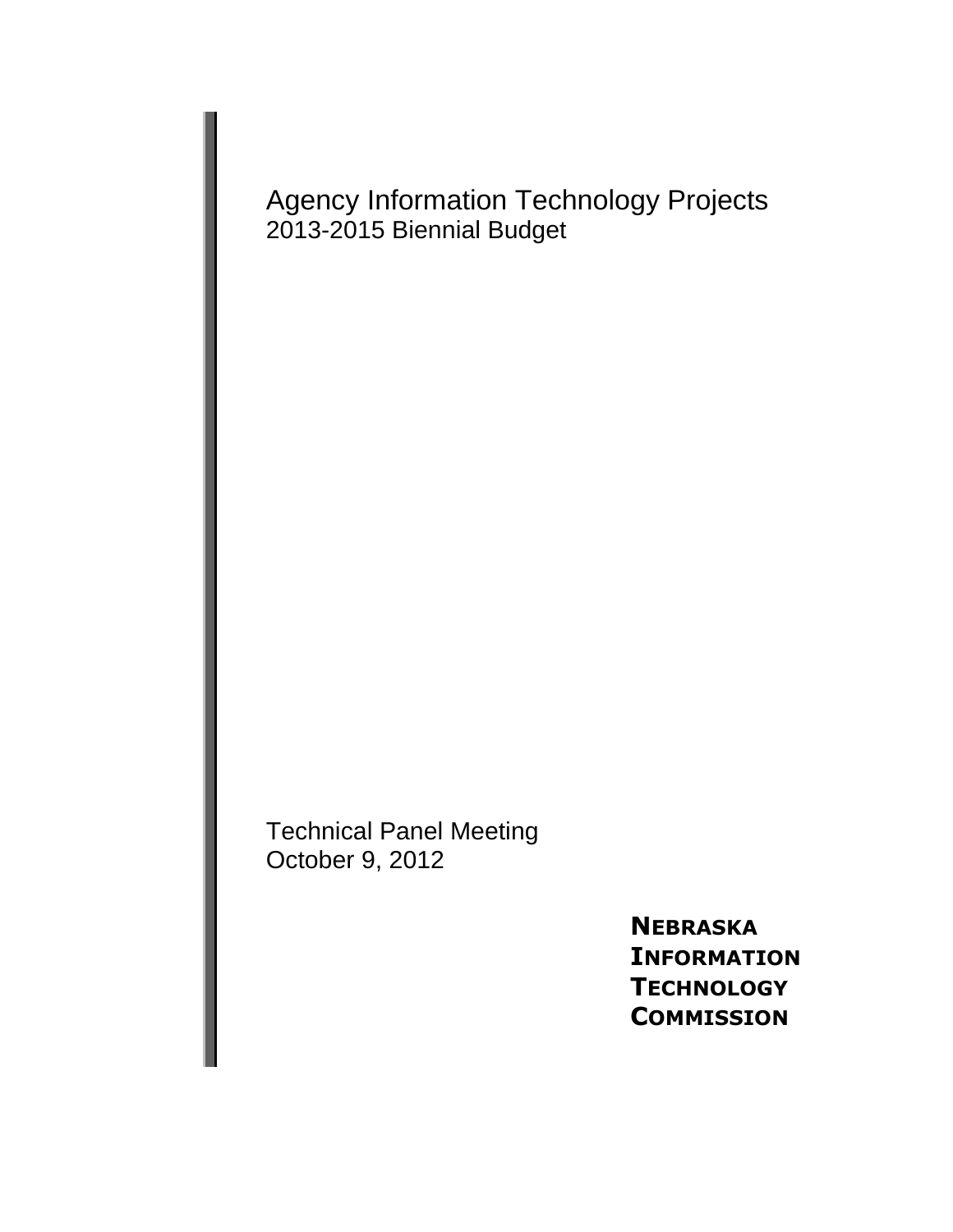# **Nebraska Information Technology Commission 2013-2015 Biennial Budget - Information Technology Project Proposals**

| Project #        | <b>Agency</b>             | <b>Project Title</b>                              | <b>FY14</b>                    | <b>FY15</b>                 | Total*           |
|------------------|---------------------------|---------------------------------------------------|--------------------------------|-----------------------------|------------------|
| 09-01            | Secretary of State        | Rules & Regulations Filing & Approval Application | \$<br>170,800                  | \$<br>236,600               |                  |
| 09-02            | Secretary of State        | <b>Collections / Licensing Filing Application</b> | \$<br>80,120                   | \$<br>12,800                | \$<br>92,920     |
| 09-03            | Secretary of State        | State Records Center Web Application              | \$<br>39,400                   | \$<br>21,900                | \$<br>61,300     |
| 18-01            | Department of Agriculture | Paperless Inspections                             | \$<br>208,250                  | \$<br>208,250               | \$<br>416,500    |
| $22 - 01$        | Department of Insurance   | Nebraska Exchange                                 | \$84,060,945                   | \$41,490,945                | \$332,126,550    |
| 23-01            | Department of Labor       | Electronic Content Management for UI Programs     | \$<br>408,000                  |                             | 408,000<br>\$    |
| 23-02            | Department of Labor       | State Information Data Exchange System            | \$<br>290,300                  |                             | \$<br>290,300    |
| $25 - 01$        | <b>DHHS</b>               | <b>ACA IT Implementation</b>                      | \$35,225,224                   | \$34,705,337                | 77,594,033<br>\$ |
| 25-02            | <b>DHHS</b>               | <b>ICD-10</b>                                     | \$<br>290,300                  |                             | 290,300<br>\$    |
| 25-03            | <b>DHHS</b>               | SMHP (State Medicaid Hit Plan)                    | \$<br>1,778,100                | \$<br>653,900               | \$<br>4,909,598  |
| 25-04            | <b>DHHS</b>               | <b>MMIS Replacement Study</b>                     | \$<br>802,650                  |                             | \$<br>3,864,120  |
| 25-05            | <b>DHHS</b>               | <b>MMIS Replacement</b>                           | \$28,400,000                   | \$28,400,000                | \$113,678,560    |
| 25-06            | <b>DHHS</b>               | Medicaid Managed Care Expansion                   | 2,150,400<br>\$                | 1,075,200<br>\$             | \$<br>5,397,200  |
| 25-07            | <b>DHHS</b>               | Behavioral Health Data System                     | 1,530,000<br>\$                | $\mathfrak{S}$<br>1,470,000 | \$<br>3,000,000  |
| 47-02            | <b>NETC</b>               | Radio Transmission Replacement                    | \$<br>175,000                  | \$<br>150,000               | \$<br>325,000    |
| 47-03            | <b>NETC</b>               | <b>Enterprise Uninterrupted Power Supply</b>      | \$<br>100,000                  |                             | \$<br>100,000    |
| 47-04            | <b>NETC</b>               | Media Services Technology Project                 | \$<br>\$<br>175,000<br>75,000  |                             | \$<br>275,000    |
| 47-05            | <b>NETC</b>               | <b>NETC Facility Technical Corridor Redesign</b>  | \$<br>\$<br>300,000<br>200,000 |                             | \$<br>500,000    |
| 47-06            | <b>NETC</b>               | <b>Facility Routing Project</b>                   |                                | 250,000<br>\$               | \$<br>500,000    |
| 78-01            | <b>Crime Commission</b>   | Criminal Justice Information System               | \$<br>653,087                  | \$<br>653,087               | 2,259,261<br>\$  |
| ESUCC-01** ESUCC |                           | Nebraska's BlendEd eLearning System               | \$<br>1,370,000                | \$<br>1,265,000             | 7,135,000<br>\$  |

\*Total may include prior year or future planned costs in addition to biennial budget request amounts.

\*\*A voluntary review requested by the submitting entity. Not submitted as an agency budget request.

Note: No review necessary for project #47-01. The project was outside the scope of review requirements.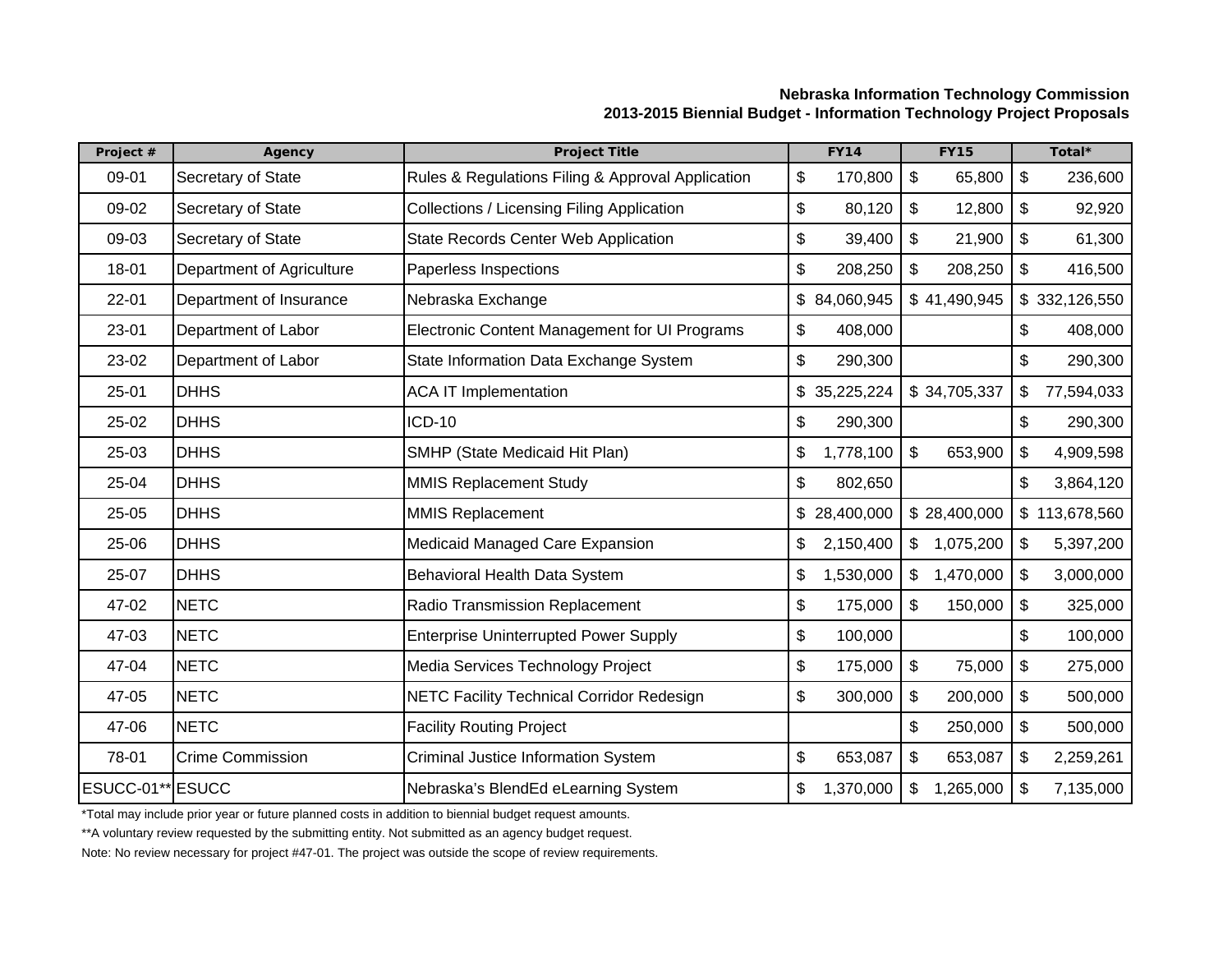| <b>Project # Agency</b> |             | <b>Project Title</b>              |
|-------------------------|-------------|-----------------------------------|
| 47-04                   | <b>NETC</b> | Media Services Technology Project |

#### **SUMMARY OF REQUEST** (Executive Summary from the Proposal)

[Full text of all proposals are posted at: http://nitc.ne.gov/nitc/documents/fy2013-15/index.html]

Nebraskans are expanding their use of online video to access information important to them as citizens and individuals. The rising demand for streaming content also puts pressure on the systems, networks and personnel who manage and provision these services that the public is using. To effectively manage these resources efficiently and expand services, changes are necessary to grow and extend these services. Integration of scheduling systems to a single interface will reduce entering data in multiple databases and potential mistakes that could result from this practice. The provisioning of additional LTO (Linear Tape Open) storage will decrease the cost of maintaining important video archival collections and content. The integration of existing asset management systems to seamlessly address routine video production and distribution tasks by centralizing and repurposing the metadata for capturing, logging, editing, transcoding, archiving and provisioning content rights will optimize the state's investment to manage these resources.

NET has made strides to distribute video content on the web with the launch of a new web site, NetNebraska.org. In addition, the State of Nebraska's Video Conferencing Network will soon be providing live streaming for video conferences and media management services. In order to viably increase and provision the amount of content that will be streamed on the web, to smart phones and personal media devices, NET needs to expand the capacity of their existing platforms and reduce the complexity of managing these systems to leverage this technology more effectively. The results will enable NET to distribute information and content important to Nebraska's civically and culturally-engaged individuals and organizations.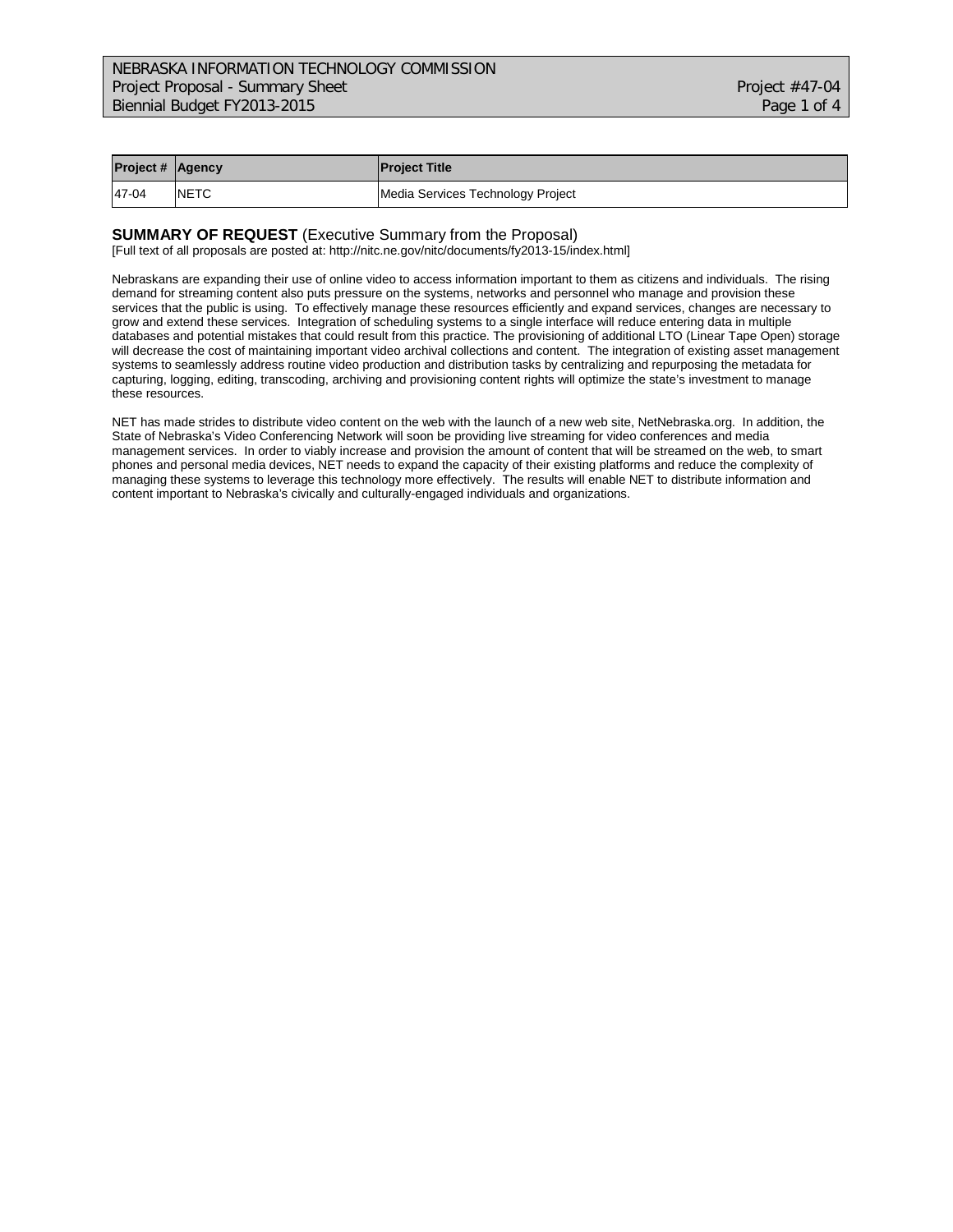### **FUNDING SUMMARY**

| <b>IT Project Costs</b><br><b>Contractual Services Total</b> |           | <b>Prior Exp</b> | FY13 Appr/Reappr | <b>FY14 Request</b> | <b>FY15 Request</b> | <b>Future Add</b><br>Request |
|--------------------------------------------------------------|-----------|------------------|------------------|---------------------|---------------------|------------------------------|
| Design                                                       | \$20,000  |                  |                  | 20,000              |                     |                              |
| Programming                                                  | \$25,000  |                  |                  | 25,000              |                     |                              |
| <b>Project Management</b>                                    | \$10,000  |                  |                  | 10,000              |                     |                              |
| <b>Data Conversion</b>                                       | \$0       |                  |                  |                     |                     |                              |
| Other                                                        | \$0       |                  |                  |                     |                     |                              |
| Total                                                        | \$55,000  | \$0              | \$0              | \$55,000            | \$0                 | \$0                          |
| Training                                                     |           |                  |                  |                     |                     |                              |
| <b>Technical Staff</b>                                       | \$15,000  |                  |                  | 15,000              |                     |                              |
| <b>End-user Staff</b>                                        | \$0       |                  |                  |                     |                     |                              |
| Total                                                        | \$15,000  | \$0              | \$0              | \$15,000            | \$0                 | \$0                          |
| <b>Other Operating</b><br>Costs                              |           |                  |                  |                     |                     |                              |
| <b>Personnnel Cost</b>                                       | \$0       |                  |                  |                     |                     |                              |
| Supplies & Materials                                         | \$0       |                  |                  |                     |                     |                              |
| <b>Travel</b>                                                | \$5,000   |                  |                  | 5,000               |                     |                              |
| Other                                                        | \$0       |                  |                  |                     |                     |                              |
| Total                                                        | \$5,000   | \$0              | \$0              | \$5,000             | \$0                 | \$0                          |
| <b>Capital Expenditures</b>                                  |           |                  |                  |                     |                     |                              |
| Hardware                                                     | \$145,000 |                  |                  | 70,000              | 50,000              | 25,000                       |
| Software                                                     | \$55,000  |                  |                  | 30,000              | 25,000              |                              |
| <b>Network</b>                                               | \$0       |                  |                  |                     |                     |                              |
| Other                                                        | \$0       |                  |                  |                     |                     |                              |
| Total                                                        | \$200,000 | \$0              | \$0              | \$100,000           | \$75,000            | \$25,000                     |
| <b>Total Request</b>                                         | \$275,000 | \$0              | \$0              | \$175,000           | \$75,000            | \$25,000                     |

 $\blacktriangleright$ Funding

|                       | Total     | <b>Prior Exp</b> | <b>FY13 Appr/Reappr</b> | <b>FY14 Request</b> | <b>FY15 Request</b> | <b>Future Add</b><br>Request |
|-----------------------|-----------|------------------|-------------------------|---------------------|---------------------|------------------------------|
| General Fund          | \$275,000 |                  |                         | 175,000             | 75,000              | 25,000                       |
| Cash Fund             | \$0       |                  |                         |                     |                     |                              |
| <b>Federal Fund</b>   | \$0       |                  |                         |                     |                     |                              |
| <b>Revolving Fund</b> | \$0       |                  |                         |                     |                     |                              |
| Other Fund            | \$0       |                  |                         |                     |                     |                              |
| <b>Total Funding</b>  | \$275,000 | \$0              | \$0                     | \$175,000           | \$75,000            | \$25,000                     |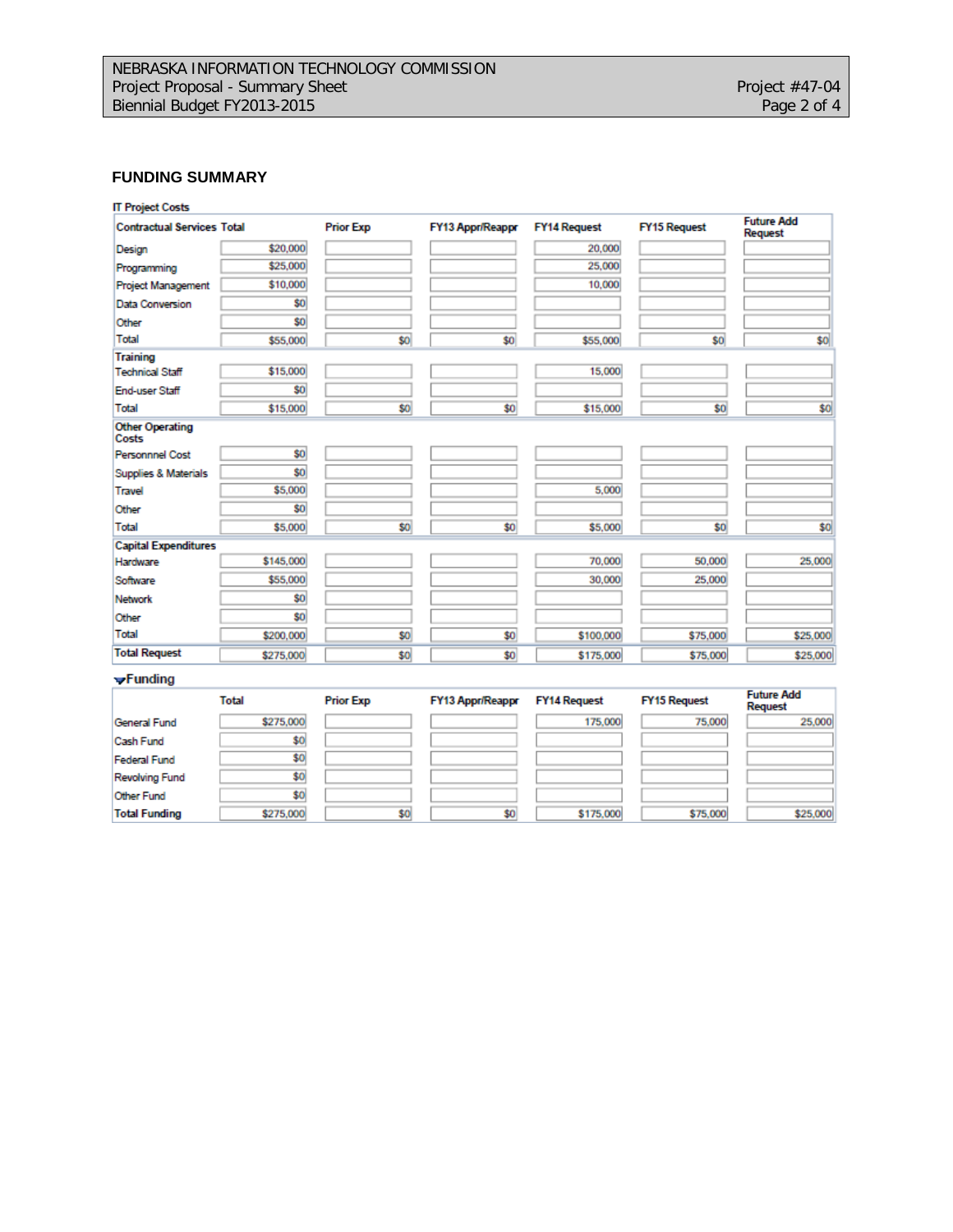# **PROJECT SCORE**

| Section                                   | Reviewer 1 | Reviewer 2 | Reviewer 3   | Mean | Maximum<br>Possible |
|-------------------------------------------|------------|------------|--------------|------|---------------------|
|                                           |            |            |              |      |                     |
| Goals, Objectives, and Projected Outcomes | 12         | 10         | 15           | 12   | 15                  |
| Project Justification / Business Case     | 20         | 17         | 22           | 20   | 25                  |
| <b>Technical Impact</b>                   | 16         | 16         | 18           | 17   | 20                  |
| Preliminary Plan for Implementation       | 9          | 6          | 9            | 8    | 10                  |
| <b>Risk Assessment</b>                    |            |            |              |      | 10                  |
| <b>Financial Analysis and Budget</b>      | 18         | 14         | 16           | 16   | 20                  |
|                                           |            |            | <b>TOTAL</b> | 80   | 100                 |

#### **REVIEWER COMMENTS**

| <b>Section</b>                                  | <b>Strengths</b>                                                                                                                                                                                                                                                                                                                                            | <b>Weaknesses</b>                                                                                                                                                                                                                                                                                                                                                                                                                                                                                                                                                                                                                                                                                                                                                                                                |
|-------------------------------------------------|-------------------------------------------------------------------------------------------------------------------------------------------------------------------------------------------------------------------------------------------------------------------------------------------------------------------------------------------------------------|------------------------------------------------------------------------------------------------------------------------------------------------------------------------------------------------------------------------------------------------------------------------------------------------------------------------------------------------------------------------------------------------------------------------------------------------------------------------------------------------------------------------------------------------------------------------------------------------------------------------------------------------------------------------------------------------------------------------------------------------------------------------------------------------------------------|
| Goals, Objectives,<br>and Projected<br>Outcomes | - Project well defined and there is a need for it.<br>- Developing this video on demand streaming<br>service would increase the value of interactive<br>videoconferencing for later playback, as well as<br>the capacity to search and play streaming video<br>programs.<br>- Goals are well described with metrics measuring<br>efficiency and engagement. | - While this project increases a singular facet of<br>NET's technology potential, it does not go far<br>enough in coordinating and integrating the storage<br>and retrieval of other media types (e.g. still<br>images, audio files, documents).                                                                                                                                                                                                                                                                                                                                                                                                                                                                                                                                                                 |
| Project Justification<br>/ Business Case        | - Contractors assessment assists in justification of<br>timing and opportunities.                                                                                                                                                                                                                                                                           | - The Office of the CIO offers storage as a shared<br>service. Do not know if that was considered as<br>an alternative for storage costs. Also use of<br>VMWare is mentioned. The Office of the CIO<br>also has an enterprise virtual environment. Was<br>that taken into consideration?<br>- The project proposal fails to address the tangible<br>benefit of economic return on investment. How<br>and how much will entities be charged for this<br>service? Will the cost recovery make the project<br>sustainable? While NVCN generates some<br>administrative sessions that have value in being<br>recorded, the real potential market would reside<br>within the live event recording of K-20 entities (i.e.<br>sporting events, graduations, fine arts events).<br>Will this expanding market be sought? |
| <b>Technical Impact</b>                         | - Sufficient documentation around the technical<br>impact of implementing this solution.<br>- Most technical elements have been addressed.<br>- Content delivery appears scalable, compatible,<br>reliable and secure.                                                                                                                                      | - Although metadata is mentioned, it is not<br>explained how it will be assigned, and by whom?<br>Will there be a Metadata wizard incorporated at<br>the moment of file transfer? From entities outside<br>NET, will there be a workflow wizard to make sure<br>proper vetting of content is addressed, if needed?                                                                                                                                                                                                                                                                                                                                                                                                                                                                                               |
| Preliminary Plan for<br>Implementation          | - Good description of implementation of project.<br>- Project milestones and deliverables appear<br>reasonable.<br>- Team appears capable with resulting efficiencies<br>redirected to new duties.                                                                                                                                                          | - A key consideration, stakeholder acceptance,<br>was not addressed. What assurances are there<br>that this new service will be welcomed by state<br>agencies, education entities, and the general<br>public?                                                                                                                                                                                                                                                                                                                                                                                                                                                                                                                                                                                                    |
| <b>Risk Assessment</b>                          | - Several major risks were listed and addressed.                                                                                                                                                                                                                                                                                                            | - Under Project Justification, item 1e states that<br>NET does not have internal talent on staff to<br>develop the code. This could be perceived as a<br>risk in addition to staff turnover.<br>- Risk (b) of "not using the streaming and content<br>management systems" was not properly<br>addressed, as this is a function of awareness,<br>duplicated services, and cost. Awareness was<br>addressed, but not the threat of duplicated<br>services and cost.<br>- Risks to the NET's brand due to a technical<br>failure of the solution is not addressed beyond<br>project cost.                                                                                                                                                                                                                           |